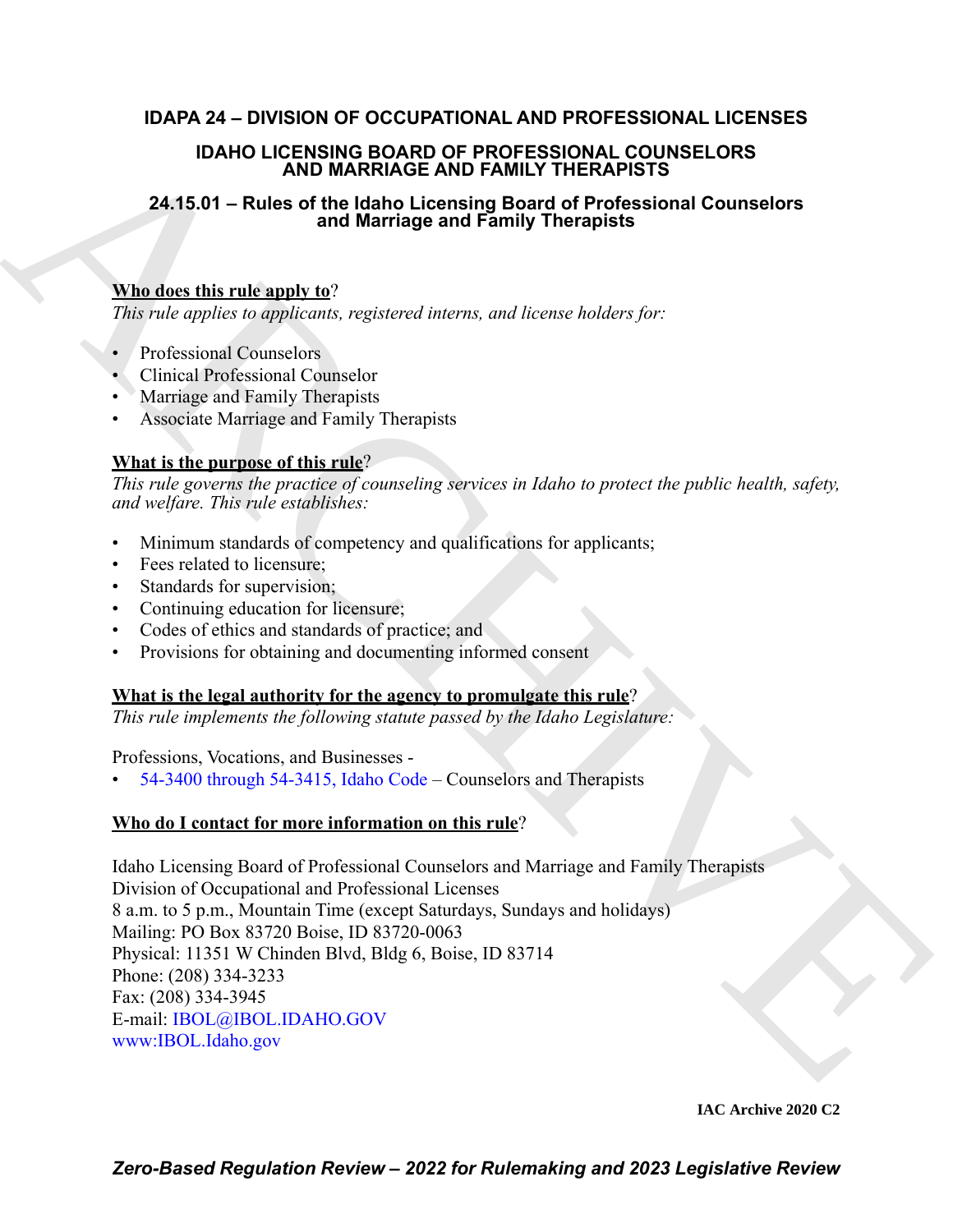# **Table of Contents**

| 24.15.01 – Rules of the Idaho Licensing Board of Professional<br>Counselors and Marriage and Family Therapists |  |
|----------------------------------------------------------------------------------------------------------------|--|
|                                                                                                                |  |
|                                                                                                                |  |
|                                                                                                                |  |
|                                                                                                                |  |
|                                                                                                                |  |
|                                                                                                                |  |
|                                                                                                                |  |
|                                                                                                                |  |
|                                                                                                                |  |
|                                                                                                                |  |
|                                                                                                                |  |
| 230. Qualifications For Associate Marriage And Family Therapist.  5                                            |  |
|                                                                                                                |  |
|                                                                                                                |  |
|                                                                                                                |  |
|                                                                                                                |  |
|                                                                                                                |  |
|                                                                                                                |  |
|                                                                                                                |  |
|                                                                                                                |  |
|                                                                                                                |  |
|                                                                                                                |  |
|                                                                                                                |  |
|                                                                                                                |  |
|                                                                                                                |  |
|                                                                                                                |  |
|                                                                                                                |  |
|                                                                                                                |  |
|                                                                                                                |  |
|                                                                                                                |  |
|                                                                                                                |  |
|                                                                                                                |  |
|                                                                                                                |  |
|                                                                                                                |  |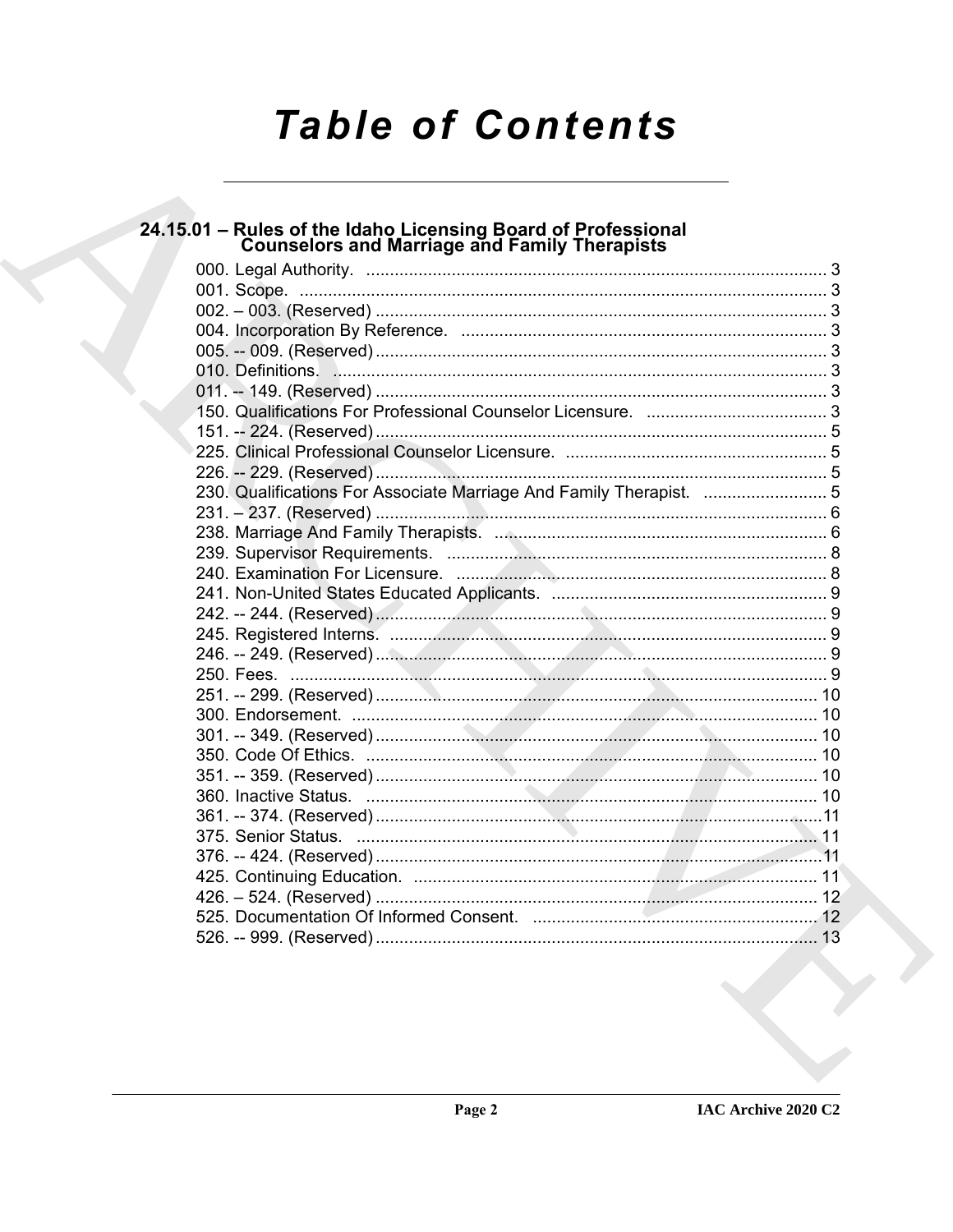#### **24.15.01 – RULES OF THE IDAHO LICENSING BOARD OF PROFESSIONAL COUNSELORS AND MARRIAGE AND FAMILY THERAPISTS**

#### <span id="page-2-18"></span><span id="page-2-1"></span><span id="page-2-0"></span>**000. LEGAL AUTHORITY.**

These rules are promulgated pursuant to Section 54-3404, Idaho Code.

 $(7-1-21)T$ 

#### <span id="page-2-21"></span><span id="page-2-2"></span>**001. SCOPE.**

These rules govern the practice of professional counseling and practice of marriage and family therapists in Idaho.  $(7-1-21)T$ 

#### <span id="page-2-3"></span>**002. – 003. (RESERVED)**

#### <span id="page-2-15"></span><span id="page-2-4"></span>**004. INCORPORATION BY REFERENCE.**

<span id="page-2-17"></span>**01. ACA Code of Ethics**. "ACA Code of Ethics," as published by the American Counseling Association (ACA), effective 2014, is herein incorporated by reference and is available from the Board's office and website.  $(7-1-21)$ T

<span id="page-2-16"></span>**02. AAMFT Code of Ethics**. The document titled "AAMFT Code of Ethics," as published by the American Association for Marriage and Family Therapy (AAMFT), effective January 1, 2015, is herein incorporated by reference and is available from the Board's office and website. (7-1-21)T

601. I. I. Conf. Million HV (Variable School statistic Code)<br>
Thus calculation points of professional connecting and practice of manings and lattaly the<br>representation process of professional connecting and practice of ma **03. Guidelines**. The document titled "Approved Supervision Designation Handbook" that provides supervision guidelines for supervisors, as published by the American Association for Marriage and Family Therapy (AAMFT), dated October 2007, is herein incorporated by reference and is available from the Board's office and website.<br>(7-1-21)T website.  $(7-1-21)$ T

#### <span id="page-2-5"></span>**005. -- 009. (RESERVED)**

#### <span id="page-2-9"></span><span id="page-2-6"></span>**010. DEFINITIONS.**

<span id="page-2-10"></span>**01.** Accredited University or College. An accredited university or college is a college or university do by a regional accrediting agency as identified by the U.S. Department of Education. (7-1-21)T accredited by a regional accrediting agency as identified by the U.S. Department of Education.

<span id="page-2-11"></span>**02.** Face-to-face Setting. May include a secure live electronic face-to-face connection between the or and supervisee. (7-1-21) supervisor and supervisee.

<span id="page-2-12"></span>**03. Licensed Mental Health Professional Supervisor**. A clinical professional counselor, marriage and family therapist, psychologist, clinical social worker, or psychiatrist, whose license in Idaho is active, current, and in good standing and who, when applicable, is registered as a supervisor with their respective licensing board.

 $(7-1-21)T$ 

<span id="page-2-13"></span>**04. Practicum**. The term practicum includes a practicum, internship, or a combination, taken as part of tate level program. (7-1-21) the graduate level program.

<span id="page-2-14"></span>**05. Supplemental Practicum Hours**. Supplemental practicum hours are hours of direct client contact that are supervised at a ratio of one (1) hour of supervision for every ten (10) hours of direct client contact by a registered supervisor for the profession for which the applicant is seeking licensure. (7-1-21)T

#### <span id="page-2-7"></span>**011. -- 149. (RESERVED)**

#### <span id="page-2-19"></span><span id="page-2-8"></span>**150. QUALIFICATIONS FOR PROFESSIONAL COUNSELOR LICENSURE.**

Licensure as a "professional counselor" is restricted to persons who have successfully completed the required examination and each of the following:  $(7-1-21)$ examination and each of the following:

**01. Graduate Program**. Possess a master's degree or higher, which includes an educational specialist degree, that is primarily counseling in nature, from an accredited university or college offering a graduate program in counseling, provided that the program is either: counseling, provided that the program is either:

<span id="page-2-20"></span>**a.** Approved by the Council for Accreditation of Counseling and Related Educational Programs; or  $(7-1-21)T$ 

**Section 000 Page 3**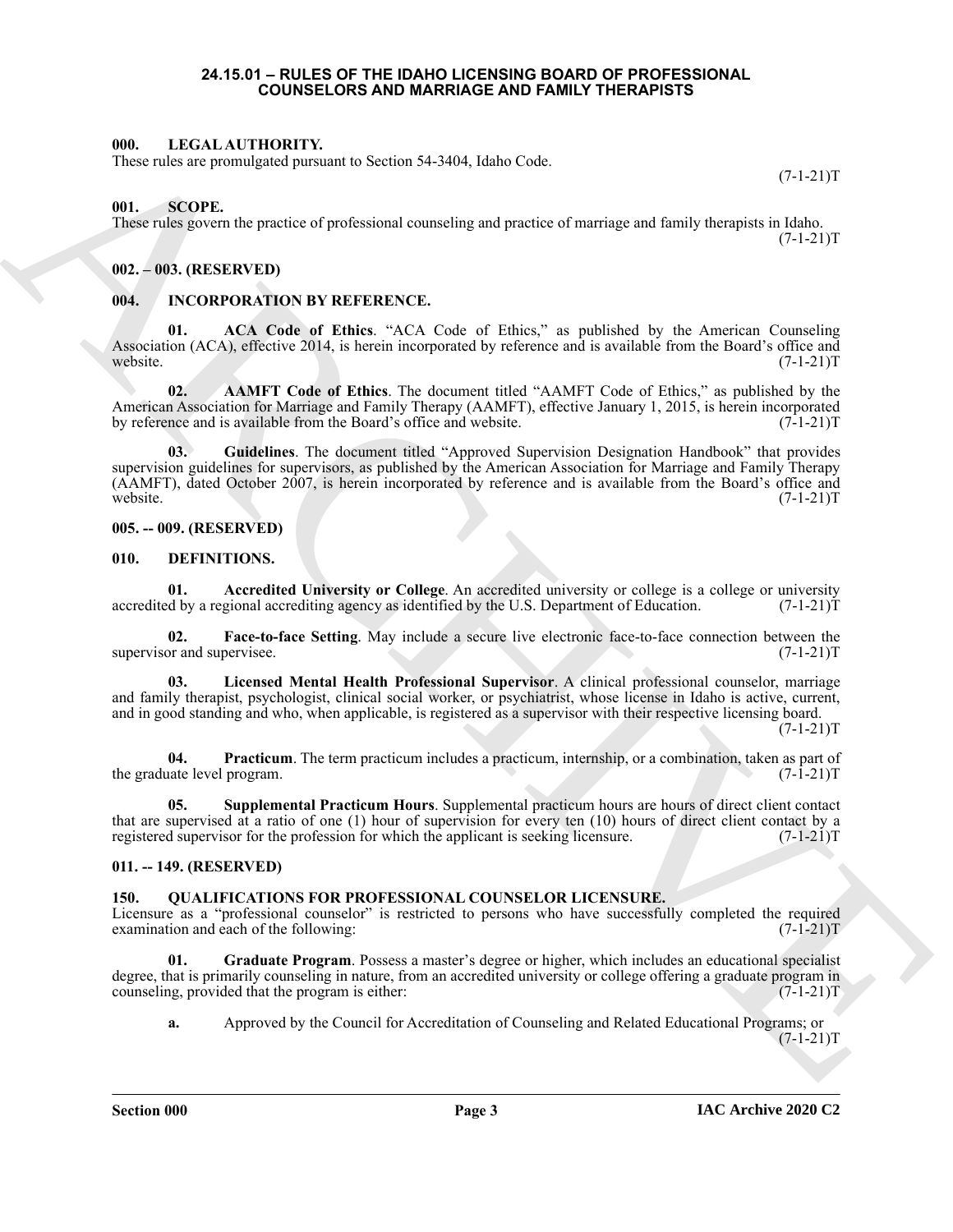**b.** A counseling program of at least sixty (60) semester hours or ninety (90) quarter hours in length and that at a minimum includes successful completion of one (1) graduate level course unique to the eight  $(8)$  areas and an advanced counseling practicum as follows:  $(7-1-21)$ and an advanced counseling practicum as follows:

i. Human growth and development: Includes studies that provide a broad understanding of the nature and needs of individuals at all developmental levels. Emphasis is placed on psychological, sociological, and physiological approaches. Also included are areas such as human behavior (normal and abnormal), personality theory, and learning theory. (7-1-21) theory, and learning theory.

ii. Social and cultural foundations: Includes studies of change, ethnic groups, subcultures, changing roles of women, sexism, urban and rural societies, population patterns, cultural mores, use of leisure time, and differing life patterns. (7-1-21) differing life patterns.

The helping relationship: Includes philosophic bases of the helping relationship: Consultation theory and/or an emphasis on the development of counselor and client (or consultee) self-awareness and self-<br>understanding. (7-1-21)T understanding.

iv. Groups: Includes theory and types of groups, as well as descriptions of group practices, methods dynamics, and facilitative skills. It includes either a supervised practice and/or a group experience. (7-1-21)T

v. Life-style and career development: Includes areas such as vocational-choice theory, relationship between career choice and life-style, sources of occupational and educational information, approaches to career<br>decision-making processes, and career-development exploration techniques. (7-1-21) decision-making processes, and career-development exploration techniques.

vi. Appraisal of the individual: Includes the development of a framework for understanding the individual, including methods of data gathering and interpretation, individual and group testing, case-study approaches and the study of individual differences. Ethnic, cultural, and sex factors are also considered. (7-1-21)T

Research and evaluation: Includes areas such as statistics, research design, and development of research and demonstration proposals. It also includes understanding legislation relating to the development of research, program development, and demonstration proposals, as well as the development and evaluation of program objectives. (7-1-21)T  $\phi$  objectives.  $(7-1-21)$ T

viii. Professional orientation: Includes goals and objectives of professional counseling organizations, codes of ethics, legal consideration, standards of preparation, certification, and licensing and role of identity of counselors. (7-1-21) counselors. (7-1-21)T

One of Octoprison is developed and the state of Marchives and Marchives and Taiwan in the state of Archives and Schwarz (1991). The state of Archives and Schwarz (1991) and the state of Archives and Schwarz (1991) and the ix. Advanced counseling practicum: Complete at least two (2) semester courses of an advanced counseling practicum taken at the graduate school level, provided that the applicant completed a total of two hundred eighty hours (280) of direct client contact that is supervised at the ratio of at least one (1) hour of one-to-one supervision for every ten (10) hours of experience in the setting. An applicant may complete one (1) supplemental practicum hour for every hour in which the practicum was deficient and that meets the requirements of Subsection  $230.02$  of these rules.  $(7-1-21)T$ 

<span id="page-3-0"></span>**02.** Supervised Experience Requirement. One thousand (1,000) hours of supervised experience in the Board. (7-1-21)T counseling acceptable to the Board.

**a.** One thousand (1,000) hours is defined as one thousand (1,000) clock hours of experience working in a counseling setting, four hundred (400) hours of which must be direct client contact. Supervised experience in practicum taken at the graduate level may be utilized. The supervised experience includes a minimum of one (1) hour of face-to-face or one-to-one  $(1/1)$  or one-to-two  $(1/2)$  supervision with the supervisor for every twenty  $(20)$  hours of job/internship experience. (7-1-21)T

**b.** Supervision must be provided in compliance with the ACA Code of Ethics that was adopted by the Board at the time the supervision and provided by a counselor education faculty member at an accredited college or university, Professional Counselor, registered with the Board as a supervisor, or a licensed mental health professional supervisor as defined in these rules. If the applicant's supervision was provided in another state, it must have been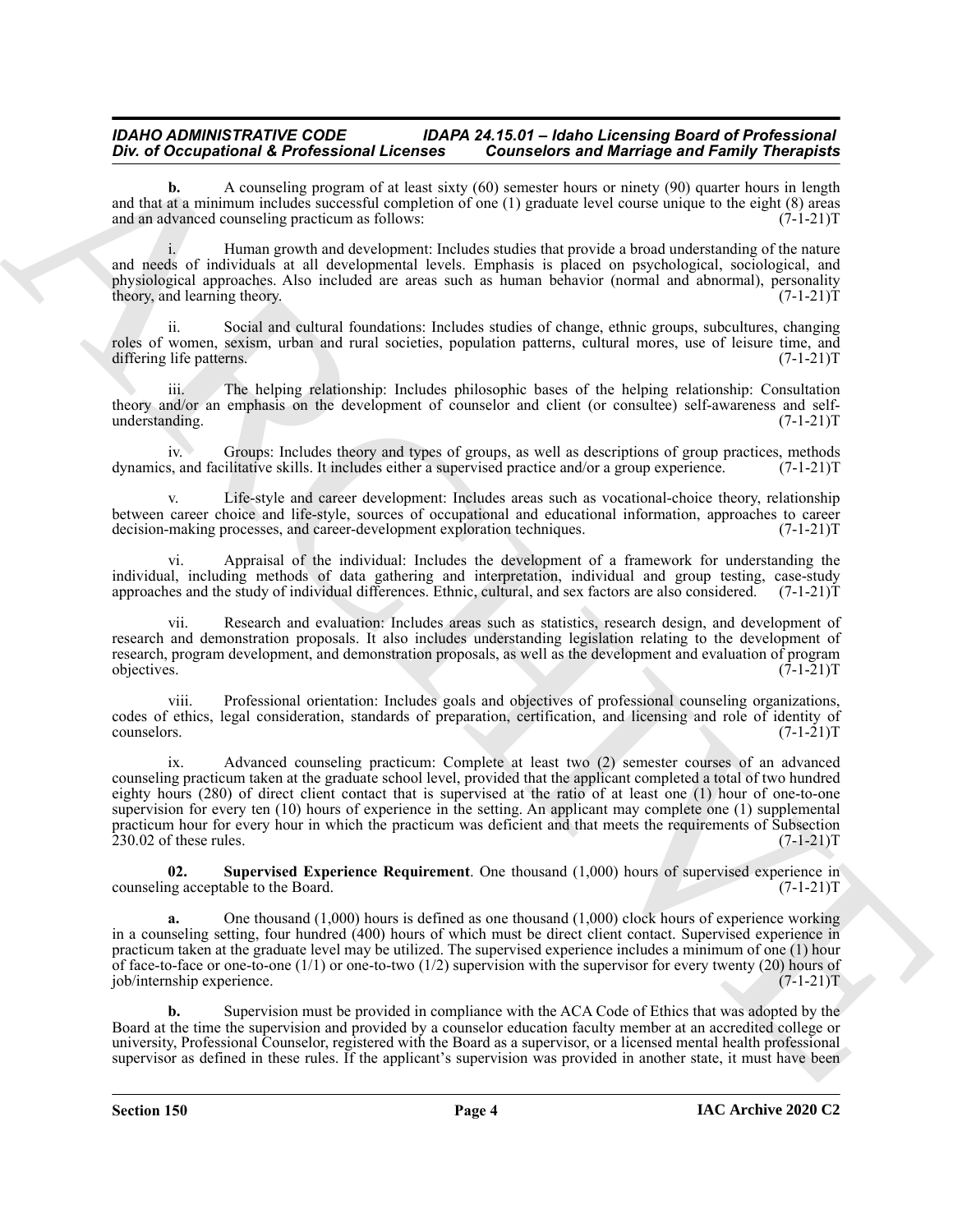provided by a counseling professional licensed by that state, provided the requirements for licensure in that state are substantially equivalent to the requirements in Idaho. (7-1-21) substantially equivalent to the requirements in Idaho.

Experience in counseling is defined as assisting individuals or groups, through the counseling relationship, to develop an understanding of personal problems, to define goals, and to plan action reflecting interests, abilities, aptitudes, and needs as related to persona-social concerns, educational progress, and occupations and careers. Counseling experience may include the use of appraisal instruments, referral activities, and research findings.  $(7-1-21)T$ 

The Board considers the recommendation of the supervisor(s) when determining the acceptability supervised experience.  $(7-1-21)T$ of the applicant's supervised experience.

#### <span id="page-4-0"></span>**151. -- 224. (RESERVED)**

#### <span id="page-4-4"></span><span id="page-4-1"></span>**225. CLINICAL PROFESSIONAL COUNSELOR LICENSURE.**

Licensure as a "clinical professional counselor" is restricted to applicants who have successfully passed the required examination and have met the following:  $(7-1-21)$ examination and have met the following:

<span id="page-4-6"></span>**01. License**. Hold a "professional counselor" license in this state or a license or other authorization in another state that has substantially similar requirements to a licensed professional counselor in this state, provided the license or authorization is current and in good standing; and  $(7-1-21)$ license or authorization is current and in good standing; and

<span id="page-4-5"></span>**02. Experience**. Document two thousand (2,000) hours of direct client contact experience under supervision accumulated in no less than a two (2) year period after licensure or other authorization to practice in any state. (7-1-21)T

For *C* Decrease of External Extension I. Consistends and Marriago and Family Theoretical<br>provides the external energy in the Singer proposed of the state of the Consistent Consistent Consistent Consistent Consistent Cons **a.** All applicants must provide verification of meeting at least one thousand (1,000) hours of supervised experience under the supervision of a licensed Clinical Professional Counselor registered as a supervisor with the Board. The remainder of the supervision may be provided by a licensed mental health professional supervisor as defined in these rules. If the applicant's supervision was provided in another state, it must have been provided by a counseling professional licensed by that state, provided the requirements for license and supervision are substantially equivalent to the requirements in Idaho. (7-1-21)T

**b.** One (1) hour of clinical supervision for every thirty (30) hours of direct client contact is required. Individual supervision is defined as one (1) hour of face-to-face, one-on-one (1:1) or one-to-two (1:2) supervision to every thirty (30) hours of direct client contact. Supervision must be provided in a face-to-face setti every thirty (30) hours of direct client contact. Supervision must be provided in a face-to-face setting.

<span id="page-4-7"></span>**c.** No more than one-half (1/2) of the required supervision hours may be group supervision.

 $(7-1-21)T$ 

**03. Recommendation of the Supervisor(s)**. The Board considers the recommendation of the or(s) when determining the acceptability of the applicant's supervised experience. (7-1-21)T supervisor(s) when determining the acceptability of the applicant's supervised experience.

#### <span id="page-4-2"></span>**226. -- 229. (RESERVED)**

#### <span id="page-4-8"></span><span id="page-4-3"></span>**230. QUALIFICATIONS FOR ASSOCIATE MARRIAGE AND FAMILY THERAPIST.**

An applicant for associate marriage and family therapist licensure must pass the required examination and meet the following: (7-1-21)T

<span id="page-4-9"></span>**01. Graduate Degree**. Possess a graduate degree as outlined in Subsection 238.01 of these rules or a master's degree or higher in marriage and family therapy or a related field from an accredited university or college, provided that the graduate program meets one of the following: (7-1-21)T

**a.** Accredited by the Commission on Accreditation for Marriage and Family Therapy Education FTE); or  $(7-1-21)$ (COAMFTE); or

**b.** Accredited by the Council for Accreditation of Counseling and Related Educational Programs-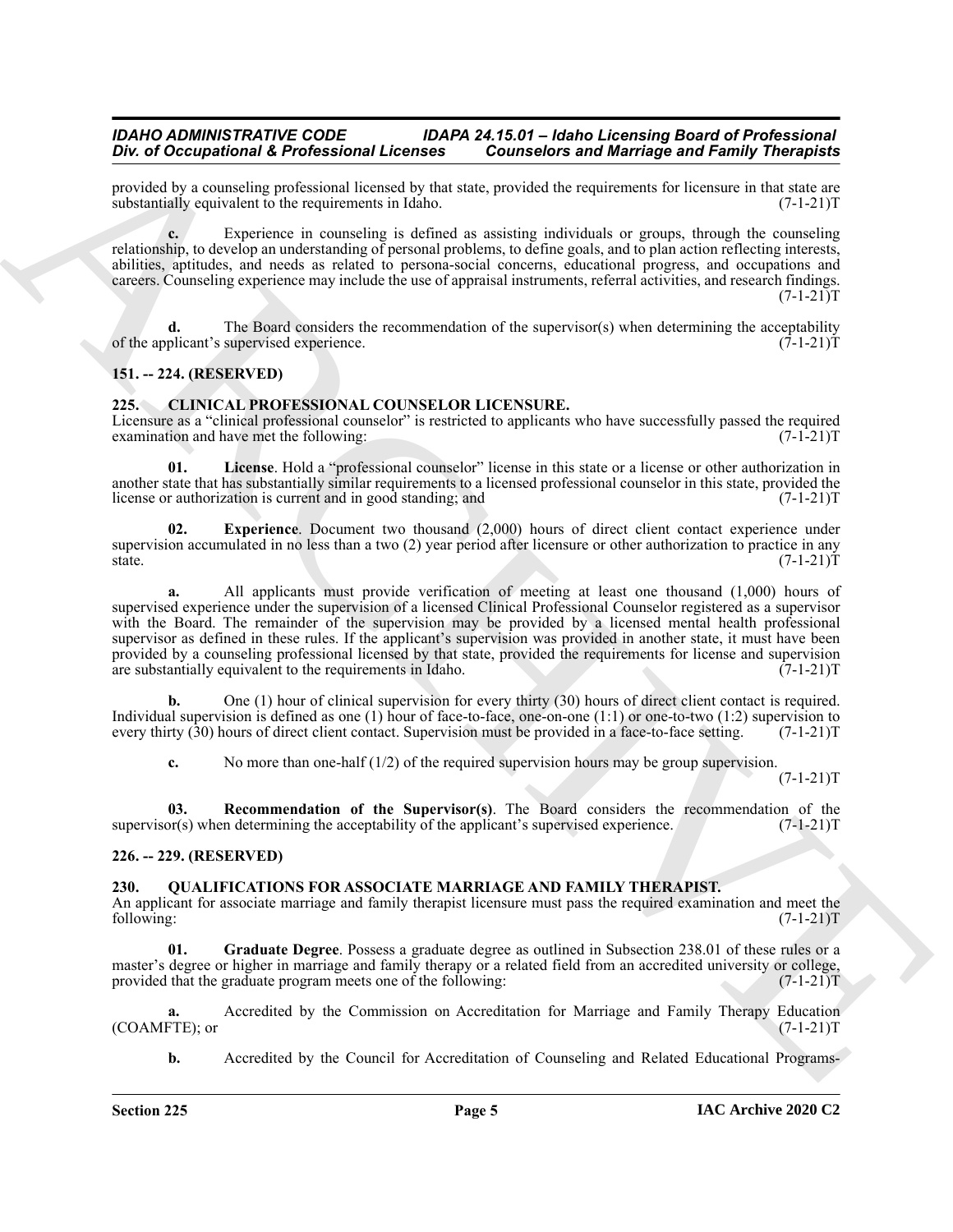Marriage, Couple, and Family Counseling (CACREP-MCFC); or  $(7-1-21)$ T

**c.** The program includes, at a minimum, twenty-seven (27) semester credits or thirty-six (36) quarter f the graduate level coursework set forth in Subsection 238.01.b of these rules. (7-1-21) credits of the graduate level coursework set forth in Subsection 238.01.b of these rules.

<span id="page-5-4"></span>**02. Practicum**. Completion of a supervised practicum in no less than a twelve (12) month period as part of the graduate program. The practicum must consist of at least three hundred (300) hours of direct client contact, of which at least one hundred fifty (150) hours must be with couples, families and other systems, provided that the Board may grant a license to an applicant who completed a practicum with fewer than the required hours and completed one (1) supplemental practicum hour for every hour in which the practicum was deficient. Supplemental practicum hours must be completed as: (7-1-21) practicum hours must be completed as:

**a.** A Registered Intern under Section 245 of these rules; or  $(7-1-21)$ T

**b.** Supervised practice in another jurisdiction that is sufficient to be considered substantially similar to the supplemental practicum hour requirements of these rules; or  $(7-1-21)$ T

<span id="page-5-2"></span>**c.** A combination of Paragraph 02.a. and 02.b. of this subsection.  $(7-1-21)T$ 

### <span id="page-5-0"></span>**231. – 237. (RESERVED)**

#### <span id="page-5-1"></span>**238. MARRIAGE AND FAMILY THERAPISTS.**

An applicant for marriage and family therapist licensure must pass the required examination and meet the following:  $(7-1-21)T$ 

<span id="page-5-3"></span>**01.** Graduate Degree. Possess a master's degree or higher in marriage and family therapy or a related m an accredited university or college provided that the program is either: (7-1-21) field from an accredited university or college provided that the program is either:

**a.** Accredited by the Commission on Accreditation for Marriage and Family Therapy Education FTE); or  $(7-1-21)$  $(COAMFTE)$ ; or

**b.** A program of at least sixty (60) semester hours or ninety (90) quarter hours in length and that at a minimum:  $(7-1-21)T$ includes at a minimum:

i. Marriage and family studies  $-$  Nine (9) semester credit hours or twelve (12) quarter credit hours: includes theoretical foundations, history, philosophy, etiology and contemporary conceptual directions of marriage and family therapy or marriage and family counseling; family systems theories and other relevant theories and their application in working with a wide variety of family structures, including families in transition, nontraditional families and blended families, and a diverse range of presenting issues; and preventive approaches, including premarital counseling, parent skill training and relationship enhancement, for working with couples, families, individuals, subsystems and other systems; (7-1-21)T

ii. Marriage and family therapy – Nine  $(9)$  semester credit hours or twelve  $(12)$  quarter credit hours: includes the practice of marriage and family therapy related to theory, and a comprehensive survey and substantive understanding of the major models of marriage and family therapy or marriage and family counseling; and interviewing and assessment skills for working with couples, families, individuals, subsystems and other systems, and skills in the appropriate implementation of systematic interventions across a variety of presenting clinical issues including, but not limited to, socioeconomic disadvantage, abuse and addiction; (7-1-21)T

One of Occupational & Professional Leventes"<br>
Marcola China Revolutional China Revolution China Revolution and Marchiga for Family Theoretical<br>
Marcola China China China China Revolution China Revolution China Revolution iii. Biopsychosocial health and development across the lifespan – Nine (9) semester credit hours or twelve (12) quarter credit hours: includes individual development and transitions across the life span; family, marital and couple life cycle development and family relationships, family of origin and intergenerational influences, cultural influences, ethnicity, race, socioeconomic status, religious beliefs, gender, sexual orientation, social and equity issues and disability; human sexual development, function and dysfunction, impacts on individuals, couples and families, and strategies for intervention and resolution; and issues of violence, abuse and substance use in a relational context, and strategies for intervention and resolution;  $(7-1-21)$ and strategies for intervention and resolution;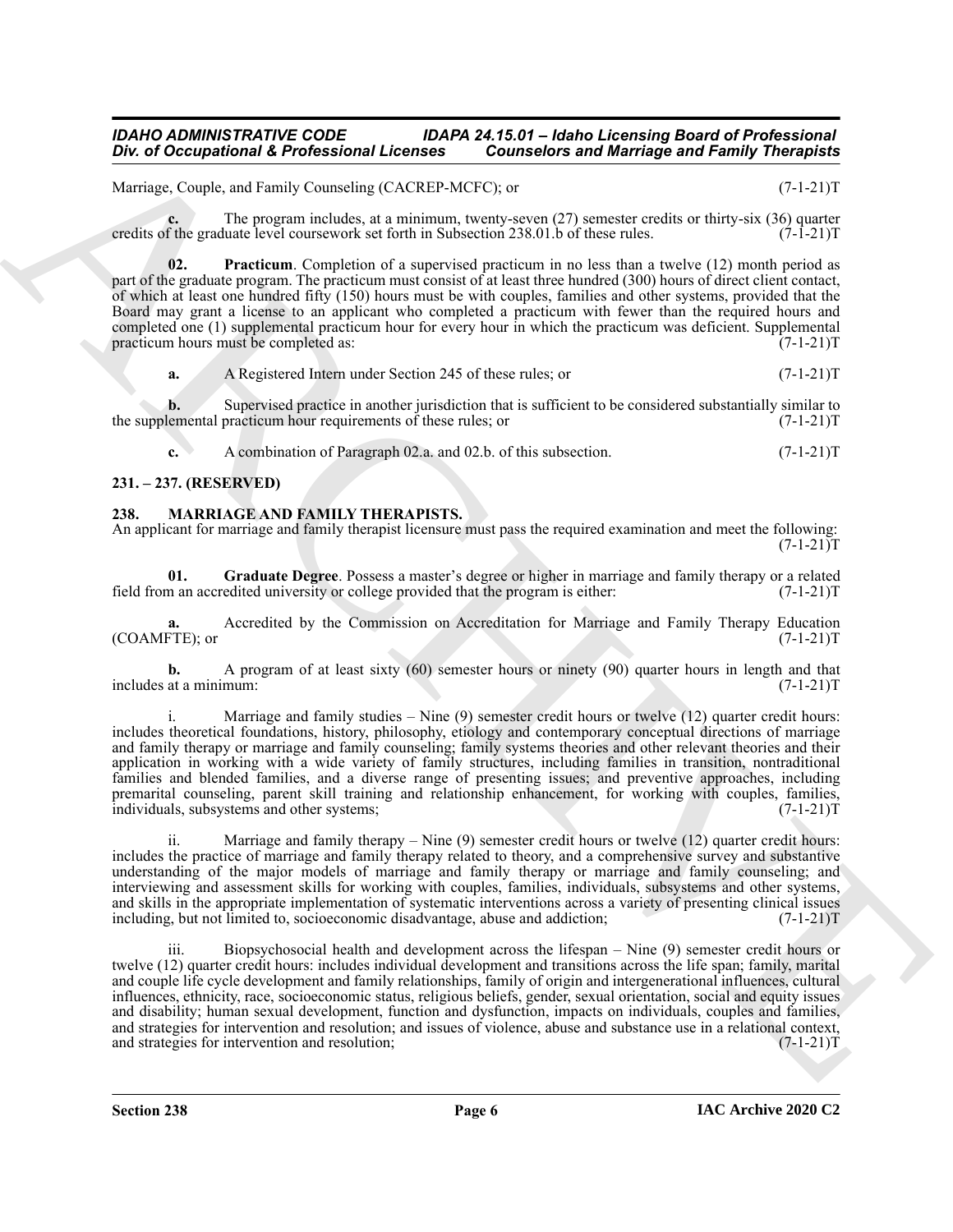One of Ocean principal distribution of Liescons Connective and Marchives and Archives Connective and Archives Connective and Archives Connective and Archives Connective and Archives Connective and Archives Connective and iv. Psychological and mental health competency – Six (6) semester credit hours or eight (8) quarter credit hours: includes psychopathology, including etiology, assessment, evaluation and treatment of mental disorders, use of the current diagnostic and statistical manual of mental disorders, differential diagnosis and multiaxial diagnosis; standard mental health diagnostic assessment methods and instruments, including standardized tests; and psychotropic medications and the role of referral to and cooperation with other mental health practitioners in treatment planning, and case management skills for working with individuals, couples, families, and other systems and relational groups: (7-1-21) and relational groups;

v. Professional ethics and identity – Three  $(3)$  semester credit hours or four  $(4)$  quarter credit hours: includes professional identity, including professional socialization, professional organizations, training standards, credentialing bodies, licensure, certification, practice settings and collaboration with other disciplines; ethical and legal issues related to the practice of marriage and family therapy, legal responsibilities of marriage and family therapy and marriage and family counseling practice and research, business aspects, reimbursement, recordkeeping, family law, confidentiality issues and the relevant codes of ethics, including the code of ethics specified by the board; and the interface between therapist responsibility and the professional, social and political context of treatment;

 $(7-1-21)T$ 

vi. Research – Three (3) semester credit hours or four (4) quarter credit hours: includes research in marriage and family therapy or marriage and family counseling and its application to working with couples and families; and research methodology, quantitative and qualitative methods, statistics, data analysis, ethics and legal considerations of conducting research, and evaluation of research. (7-1-21) considerations of conducting research, and evaluation of research.

<span id="page-6-0"></span>**02. Practicum**. Completed a supervised practicum, including any supplemental practicum hours, eets the requirements of Subsection 230.02 of these rules. (7-1-21) which meets the requirements of Subsection 230.02 of these rules.

<span id="page-6-1"></span>**03. Supervised Marriage and Family Therapy Experience**. Completed at least three thousand  $(3,000)$  hours of graduate or post-graduate supervised experience in marriage and family therapy that meets the following requirements:  $(7-1-21)$ following requirements:

**a.** A minimum of two thousand (2,000) post-master's direct client contact hours, over a period of not less than two (2) years, which must include a minimum of one thousand (1,000) direct client contact hours with couples, families, and other systems; and couples, families, and other systems; and

#### **b.** A minimum of two hundred (200) hours of post-master's supervision. (7-1-21)T

**c.** Other hours must support development as a marriage and family therapist, and may include: additional hours of supervision, additional practicum hours above the three hundred (300) hours required in Subsection 230.02 of these rules, writing clinical reports, writing case notes, case consultation, coordination of care, administering tests, and attending workshops, training sessions, and conferences. (7-1-21)T

**d.** A minimum of one hundred (100) hours post-master's supervision must be obtained from a registered marriage and family therapist supervisor. The remaining one hundred (100) hours of supervision may also be obtained from a licensed mental health professional supervisor as defined in these rules who documents:

 $(7-1-21)T$ 

i. A minimum of five (5) years of experience providing marriage and family therapy; and  $(7-1-21)$ T

ii. Fifteen (15) contact hours of education in supervisor training; and (7-1-21)T

iii. Has not been the subject of any disciplinary action for five (5) years immediately prior to providing supervision.  $(7-1-21)T$ supervision. (7-1-21)T

**e.** No more than one hundred (100) hours of group supervision are allowed. Group supervision is us up to six (6) supervisees and one (1) supervision; and  $(7-1-21)$ defined as up to six  $(6)$  supervisees and one  $(1)$  supervisor; and

**f.** Individual supervision is defined as up to two  $(2)$  supervisees per supervisor; and  $(7-1-21)T$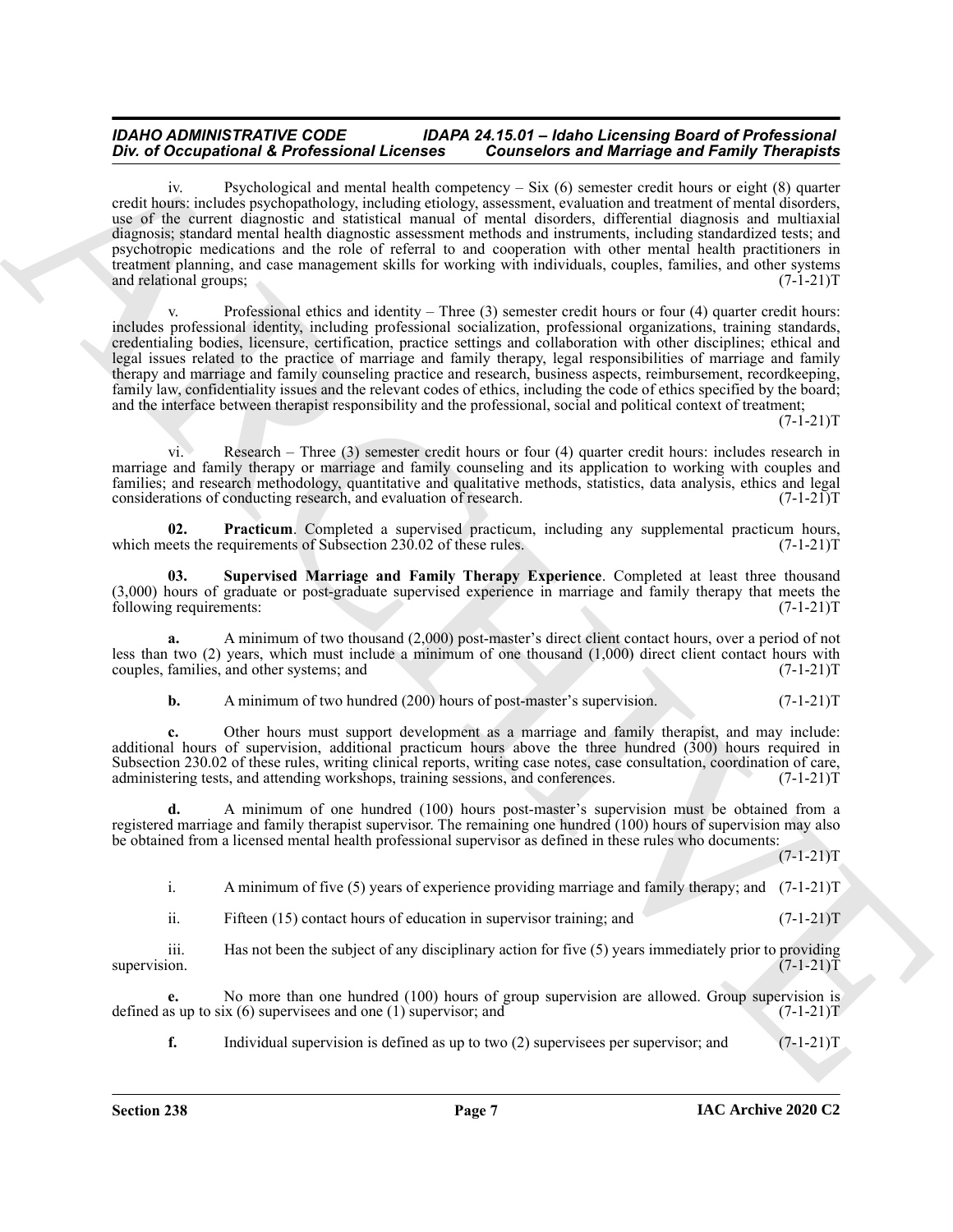Supervision must employ observation of client contact such as the use of audio technologies or s or co-therapy, or live supervision; and  $(7-1-21)$ video technologies or co-therapy, or live supervision; and

**h.** A supervisor may not act as an applicant's personal Professional Counselor/Therapist. (7-1-21)T

**i.** The Board considers the recommendation of the supervisor(s) when determining the acceptability plicant's supervised experience. (7-1-21) of the applicant's supervised experience.

**j.** Supervision obtained in another jurisdiction or from a supervisor in another jurisdiction must conform with the jurisdiction's requirements provided they are substantially equivalent to Idaho's requirements.

 $(7-1-21)T$ 

#### <span id="page-7-4"></span><span id="page-7-0"></span>**239. SUPERVISOR REQUIREMENTS.**

Licensees in Idaho must be registered with the board to provide supervision for those individuals pursuing licensure in the state of Idaho as a counselor or marriage and family therapist. (7-1-21) in the state of Idaho as a counselor or marriage and family therapist.

<span id="page-7-6"></span>**01. Requirements for Registration**. The board will register an applicant who:  $(7-1-21)T$ 

**a.** Possesses two (2) years experience as a licensed counselor or marriage and family therapist, respective to the profession for which the applicant seeks registration as a supervisor, and document at least one thousand five hundred (1,500) hours of direct client contact as a counselor or two thousand (2,000) hours of direct client contact with couples, families, and other systems as a marriage and family therapist.  $(7-1-21)$ client contact with couples, families, and other systems as a marriage and family therapist.

**b.** Documents fifteen (15) contact hours of education in supervisor training as approved by the Board.  $(7-1-21)T$ 

**c.** Has not been subject to discipline for five (5) years prior to registration, provided that the Board may in its discretion approve a supervisor with disciplinary action for failing to complete continuing education requirements.  $(7-1-21)$ T requirements. (7-1-21)T

#### <span id="page-7-7"></span>**02. Supervision**. (7-1-21)T

**a.** A registered supervisor must provide supervision in conformance with the guidelines for supervisors set forth in the ACA Code of Ethics for counselor supervisors or the American Association for Marriage and Family Therapists and the guidelines set forth in the AAMFT Code of Ethics for marriage and family therapist<br>supervisors. (7-1-21)T supervisors. (7-1-21)T

**b.** Unless the primary work role of an individual is as a clinical supervisor, a registered supervisor supervises concurrently. (7-1-21) may not supervise more than  $\sin(6)$  supervisees concurrently.

<span id="page-7-5"></span>**c.** Supervision must be provided in a face-to-face setting. (7-1-21)

**d.** A registered supervisor must ensure that informed consent containing information about the roles pervisor and supervisee is obtained from clients of the supervisee. (7-1-21) of the supervisor and supervisee is obtained from clients of the supervisee.

One of Occupation is the Meckanism Lifecnical Conneils and Meringo and Reinford Entropy Theoretics<br>
where  $\alpha$  is the basis of order that is the connection of the time of the time of the state of the state of the state of **03. Renewal**. A supervisor's registration is valid for a term of five (5) years, provided the supervisor's license remains current, active, in good standing, and is not subject to discipline. To renew a supervisor registration, the licensee must submit to the Board a complete application for registration renewal and document six (6) hours of continuing education in advanced supervisor training as approved by the Board and completed within the previous twenty-four (24) months, unless good cause is shown. (7-1-21) twenty-four  $(24)$  months, unless good cause is shown.

<span id="page-7-2"></span><span id="page-7-1"></span>

| 240. |     | <b>EXAMINATION FOR LICENSURE.</b><br>Applicants must have successfully completed the required written examination. | $(7-1-21)T$ |
|------|-----|--------------------------------------------------------------------------------------------------------------------|-------------|
|      | 01. | <b>Examination.</b> The required written examination is:                                                           | $(7-1-21)T$ |

<span id="page-7-3"></span>**a.** For counselor applicants, the National Counselor Examination prepared by the National Board of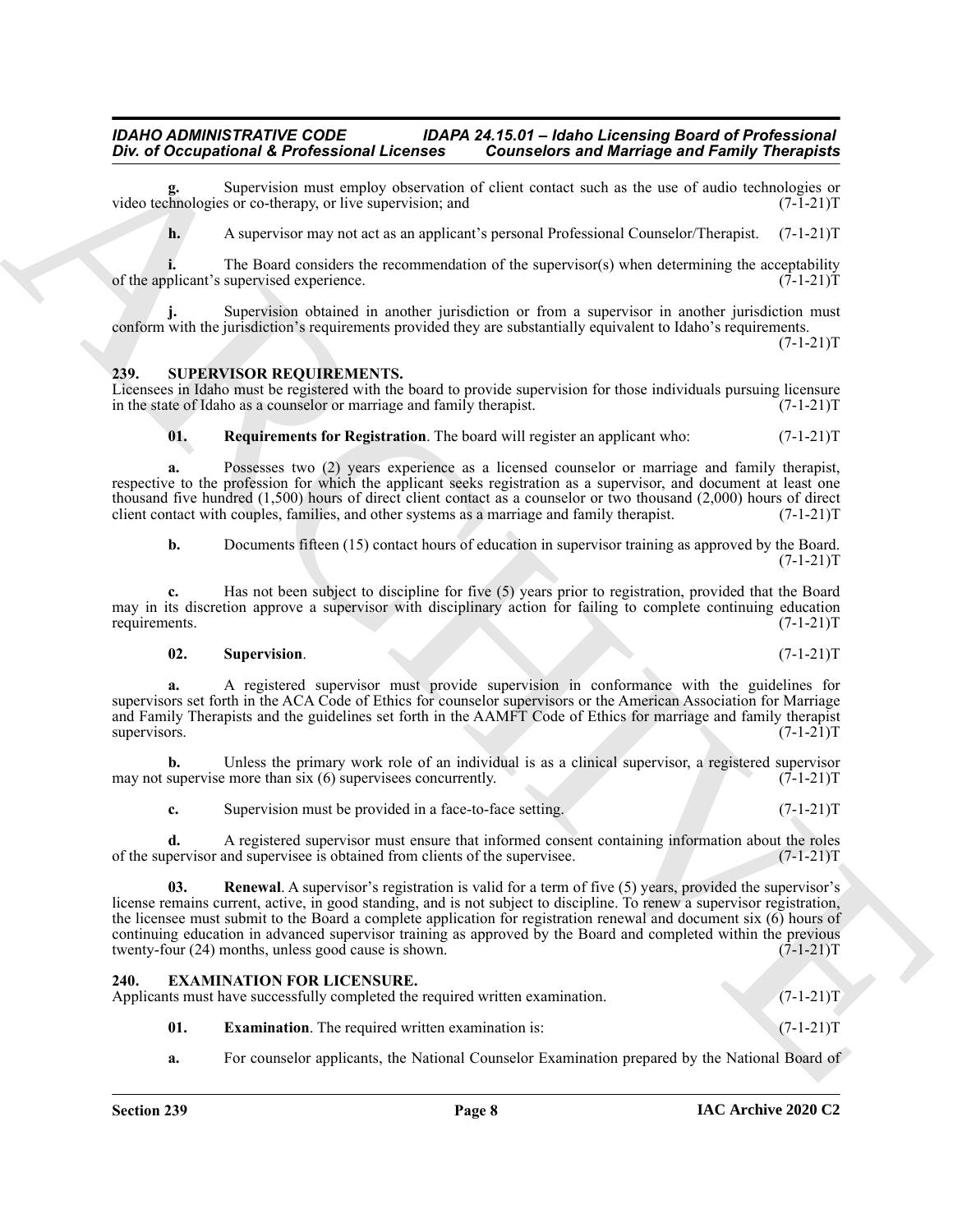Certified Counselors (NBCC). (7-1-21)T

**b.** For clinical counselor applicants, the National Clinical Mental Health Counselor Examination (NCMHCE) prepared by the National Board of Certified Counselors (NBCC). (7-1-21)T

**c.** For associate marriage and family therapist and marriage and family therapist applicants, the National Marital and Family Therapy Examination as approved by the Association of Marital and Family Therapy Regulatory Boards (AMFTRB) or another recognized competency examination in marriage and family therapy that is approved by the Board. (7-1-21)T

<span id="page-8-6"></span>**02.** Time and Place. The examination will be conducted at a time and place specified by the Board or ining entity.  $(7-1-21)T$ the examining entity.

<span id="page-8-5"></span>**03. Successful Passage**. Successful passage of the examination is defined as achievement of the passing score set by the preparer of the examination. Reexamination consists of the entire examination. (7-1-21)T

#### <span id="page-8-8"></span><span id="page-8-0"></span>**241. NON-UNITED STATES EDUCATED APPLICANTS.**

Div. a) Occupation of K. Professional Licensies<br>
Cristian Conseilers and Marchiga in Marchiga in Theorem (1983)<br>
Cristian Conseilers The Cristian Conseilers and Marchiga in the New York (1983)<br>
New York (New York (New Yor Applicants with a graduate degree from a country other than the United States may be required to submit a certification from a credential evaluation service that is a member of the National Association of Credential Evaluation Services (NACES) or approved by the Board. The service must certify that the graduate degree is equivalent to a graduate degree from the United States. All costs for the certification are the responsibility of the applicant. All information submitted to the Board must be submitted with an English translation. (7-1-21 applicant. All information submitted to the Board must be submitted with an English translation.

#### <span id="page-8-1"></span>**242. -- 244. (RESERVED)**

#### <span id="page-8-9"></span><span id="page-8-2"></span>**245. REGISTERED INTERNS.**

The Board may issue a registration to allow an intern to engage in the practice of counseling or marriage and family therapy while completing either the supervised experience or supplemental practicum hours required for licensure. A registered intern may only practice under the direct supervision of a person registered as a supervisor with the Board<br>or otherwise approved to provide supervision under this chapter. (7-1-21) or otherwise approved to provide supervision under this chapter.

<span id="page-8-12"></span>**01. Requirements for Registration**. An applicant must meet the following requirements: (7-1-21)T

**a.** Possess a graduate degree in counseling, marriage and family therapy, or a closely related field accredited university or college.  $(7-1-21)T$ from an accredited university or college.

**b.** Designate a supervisor who is registered with the board as a supervisor as set forth in these rules or who is otherwise approved to provide marriage and family therapy supervision as set forth in Section 238 of these rules. (7-1-21)T

<span id="page-8-13"></span>**02. Supervision**. The designated supervisor is responsible to provide supervision and ensure that a Registered Intern is competent to practice such counseling or marriage and family therapy as may be provided.

 $(7-1-21)T$ 

<span id="page-8-10"></span>**03. Designation of Intern Status**. Only a Registered Intern may use the title Registered Counselor Intern or Registered Marriage and Family Therapist Intern. Registered interns must explicitly state that they are interns in their documentation and advertising, such as business cards, informed consent forms, and other disclosures.  $(7-1-21)T$ 

<span id="page-8-11"></span>**Expiration**. An individual may not practice as an intern for more than four (4) years from the gistration, unless good cause is demonstrated to the board. (7-1-21)<sup>T</sup> original date of registration, unless good cause is demonstrated to the board.

#### <span id="page-8-3"></span>**246. -- 249. (RESERVED)**

<span id="page-8-4"></span>**250. FEES.**

<span id="page-8-7"></span>**01. Application, License, and Registration Fee**. All fees are non refundable: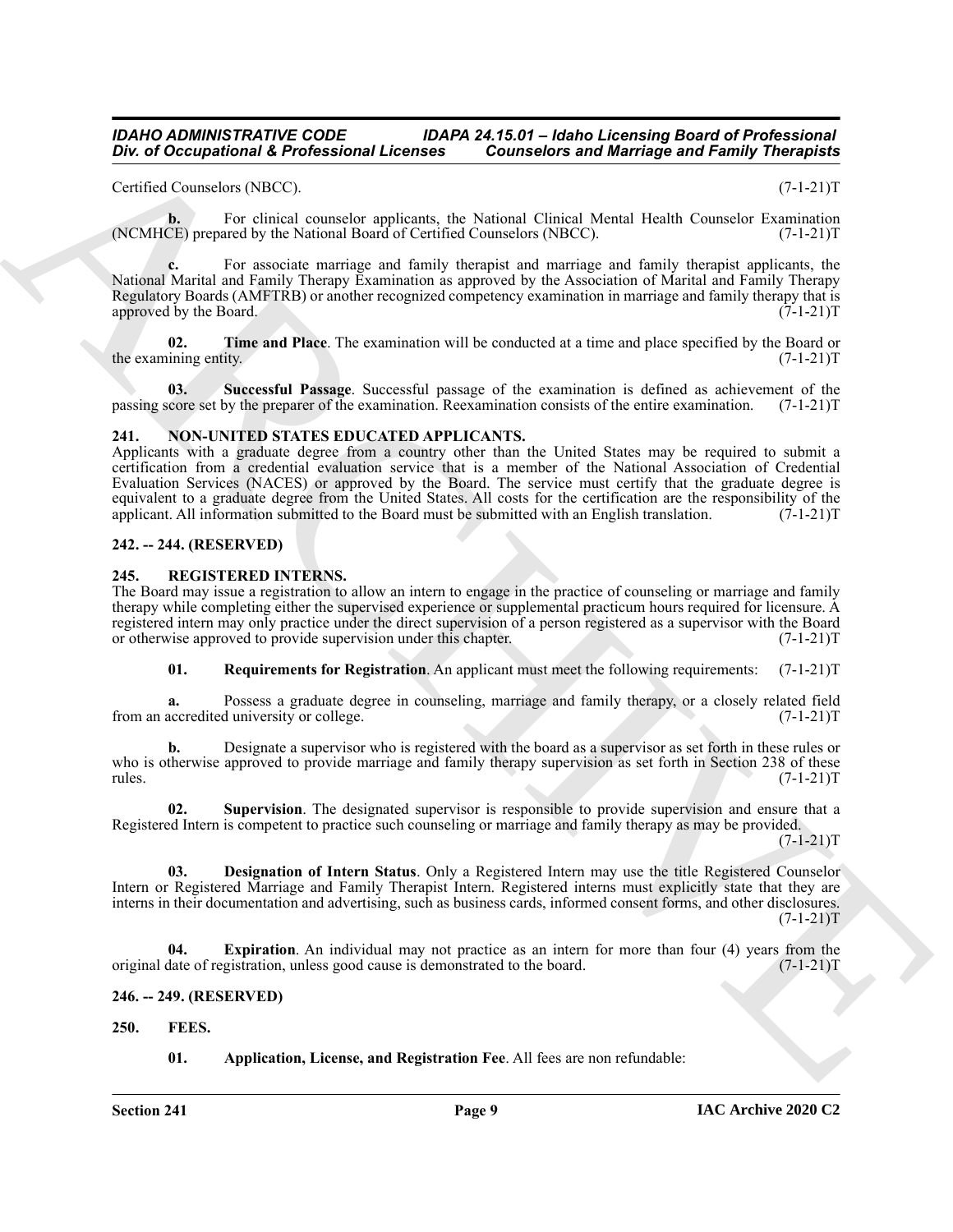| LICENSE/PERMIT/REGISTRATION                                                                                                                                                                                                                                                                                                                                                                                                                                                                                                                                                                                                                                                                                                                                                            | <b>INITIAL FEE</b><br>(Not to Exceed)                                                                | <b>ANNUAL RENEWAL FEE</b><br>(Not to Exceed) |
|----------------------------------------------------------------------------------------------------------------------------------------------------------------------------------------------------------------------------------------------------------------------------------------------------------------------------------------------------------------------------------------------------------------------------------------------------------------------------------------------------------------------------------------------------------------------------------------------------------------------------------------------------------------------------------------------------------------------------------------------------------------------------------------|------------------------------------------------------------------------------------------------------|----------------------------------------------|
| Application                                                                                                                                                                                                                                                                                                                                                                                                                                                                                                                                                                                                                                                                                                                                                                            | \$100                                                                                                |                                              |
| License                                                                                                                                                                                                                                                                                                                                                                                                                                                                                                                                                                                                                                                                                                                                                                                | \$100                                                                                                | \$120                                        |
| Intern Registration                                                                                                                                                                                                                                                                                                                                                                                                                                                                                                                                                                                                                                                                                                                                                                    | \$25                                                                                                 |                                              |
| Reinstatement Fee                                                                                                                                                                                                                                                                                                                                                                                                                                                                                                                                                                                                                                                                                                                                                                      | As provided in Section 67-2614,<br>Idaho Code                                                        |                                              |
| Senior License                                                                                                                                                                                                                                                                                                                                                                                                                                                                                                                                                                                                                                                                                                                                                                         |                                                                                                      | \$60                                         |
| Inactive License                                                                                                                                                                                                                                                                                                                                                                                                                                                                                                                                                                                                                                                                                                                                                                       |                                                                                                      | \$60                                         |
| Inactive to Active License Fee                                                                                                                                                                                                                                                                                                                                                                                                                                                                                                                                                                                                                                                                                                                                                         | The difference between the<br>current inactive and active<br>license renewal fees                    |                                              |
|                                                                                                                                                                                                                                                                                                                                                                                                                                                                                                                                                                                                                                                                                                                                                                                        |                                                                                                      | $(7-1-21)T$                                  |
| <b>ENDORSEMENT.</b>                                                                                                                                                                                                                                                                                                                                                                                                                                                                                                                                                                                                                                                                                                                                                                    |                                                                                                      |                                              |
| 300.<br>The Board may grant a license by endorsement to an applicant who pays the required fee, submits a completed board-<br>approved application, and satisfies the Board that they hold a valid and current license in good standing issued by the<br>authorized regulatory entity of another state, territory, or jurisdiction of the United States, which in the opinion of the<br>Board imposes substantially equivalent licensing requirements.<br>301. -- 349. (RESERVED)<br><b>CODE OF ETHICS.</b><br>350.<br>The Board adopts the American Counseling Association (ACA) Code of Ethics and the American Association for<br>Marriage and Family Therapy (AAMFT) Code of Ethics. All licensees must adhere to the appropriate Code of Ethics<br>pertaining to their licensure. |                                                                                                      | $(7-1-21)T$<br>$(7-1-21)T$                   |
| 351. -- 359. (RESERVED)                                                                                                                                                                                                                                                                                                                                                                                                                                                                                                                                                                                                                                                                                                                                                                |                                                                                                      |                                              |
| <b>INACTIVE STATUS.</b>                                                                                                                                                                                                                                                                                                                                                                                                                                                                                                                                                                                                                                                                                                                                                                |                                                                                                      |                                              |
| <b>360.</b><br>01.<br>request and pay the established fee.                                                                                                                                                                                                                                                                                                                                                                                                                                                                                                                                                                                                                                                                                                                             | Request for Inactive Status. Each person requesting an inactive status must submit a written         | $(7-1-21)T$                                  |
| 02.<br><b>Inactive License Status.</b>                                                                                                                                                                                                                                                                                                                                                                                                                                                                                                                                                                                                                                                                                                                                                 |                                                                                                      | $(7-1-21)T$                                  |
| a.<br>maintains an inactive license.                                                                                                                                                                                                                                                                                                                                                                                                                                                                                                                                                                                                                                                                                                                                                   | All continuing education requirements will be waived for any year or portion thereof that a licensee | $(7-1-21)T$                                  |

#### <span id="page-9-0"></span>**251. -- 299. (RESERVED)**

#### <span id="page-9-7"></span><span id="page-9-1"></span>**300. ENDORSEMENT.**

#### <span id="page-9-2"></span>**301. -- 349. (RESERVED)**

#### <span id="page-9-6"></span><span id="page-9-3"></span>**350. CODE OF ETHICS.**

#### <span id="page-9-4"></span>**351. -- 359. (RESERVED)**

#### <span id="page-9-8"></span><span id="page-9-5"></span>**360. INACTIVE STATUS.**

#### <span id="page-9-10"></span><span id="page-9-9"></span>**02. Inactive License Status**. (7-1-21)T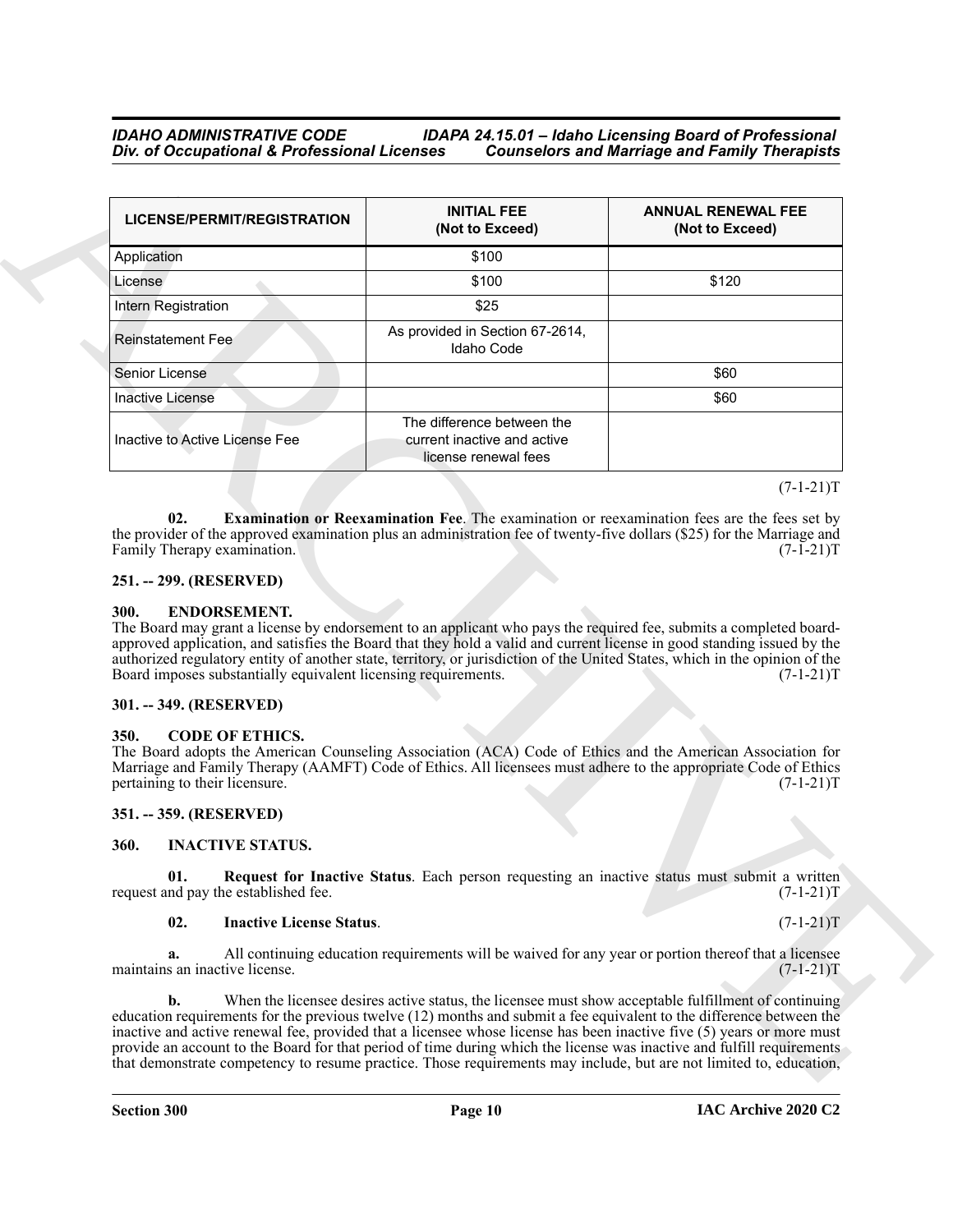supervised practice, and examination as determined by the Board. The Board may consider practice in another jurisdiction in determining competency. (7-1-21)T jurisdiction in determining competency.

**c.** Licensees may not practice or supervise counseling or marriage and family therapy in Idaho while on inactive status. (7-1-21)T

#### <span id="page-10-0"></span>**361. -- 374. (RESERVED)**

#### <span id="page-10-8"></span><span id="page-10-1"></span>**375. SENIOR STATUS.**

<span id="page-10-10"></span>**01. Request for Senior Status**. Each person having attained the age of sixty-five (65) and requesting a senior status during the renewal of their active license must submit a written request and pay the established fee.

 $(7-1-21)T$ 

<span id="page-10-9"></span>**02. Continuing Education**. Continuing education must be completed annually per Section 425 of this rule. (7-1-21)T

#### <span id="page-10-2"></span>**376. -- 424. (RESERVED)**

#### <span id="page-10-4"></span><span id="page-10-3"></span>**425. CONTINUING EDUCATION.**

All licensees must complete in each twenty-four-month period preceding the renewal of a license, forty (40) contact hours of continuing education. A contact hour is one (1) hour of actual participation in a continuing education activity, exclusive of breaks. activity, exclusive of breaks.

<span id="page-10-6"></span>**01. Contact Hours**. The contact hours of continuing education must be obtained in areas of study germane to the practice for which the license is issued as approved by the Board. No less than six (6) contact hours for each renewal period must be in ethics, which must be specific to legal issues, law, or ethics. Therapeutic workshops, retreats and other self-help activities are not considered continuing education training unless specific parts of the experience are applicable to counseling or therapy practice. (7-1-21) parts of the experience are applicable to counseling or therapy practice.

**02. Documentation of Attendance**. Each licensee must maintain documentation verifying hours of attendance by securing authorized signatures or other documentation from the course instructors, providers, or sponsoring institution. This documentation is subject to audit and must be provided upon request by the Board or its agent.  $(7-1-21)T$ 

#### <span id="page-10-7"></span><span id="page-10-5"></span>**03. Approved Contact Hours, Limitations, and Required Documents**. (7-1-21)T

The of Decembent 1.6 Professionary 1.6 Considered The Research of Maringo and Family Theoretical space of the state of the space of the state of the state of the state of the state of the state of the state of the state o **a.** College or University Courses for Credit or Audit. There is no limit to the contact hours that a licensee may obtain in this category during each reporting period. However, all courses are subject to Board approval. For college or university courses, one (1) semester credit equals fifteen (15) contact hours; one (1) quarter credit equals ten (10) contact hours. The licensee must provide the Board with a copy of the licensee's transcript substantiating any hours attended by the licensee. (7-1-21)T

**b.** Seminars, Workshops, Conferences. There is no limit to the contact hours that a licensee may obtain in this category during each reporting period. Verifying documentation is a copy of the certificate, or letter signed by course instructors, providers, or sponsoring institution substantiating any hours attended by the licensee.

 $(7-1-21)T$ 

**c.** Publications. A maximum of eight (8) contact hours may be counted in this category during each reporting period. Publication activities are limited to articles in journals, a chapter in an edited book, or a published book or professional publication. Verifying documentation is a copy of the cover page or the article or book in which the licensee has been published. For a chapter in an edited book the licensee must submit a copy of the table of  $\text{contents.}$  (7-1-21)T

**d.** Presentations. A maximum of eight (8) contact hours may be counted in this category during each reporting period. Class, conference, or workshop presentations may be used for contact hour credit if the topic is germane to the field. A specific presentation given repeatedly can only be counted once. A particular presentation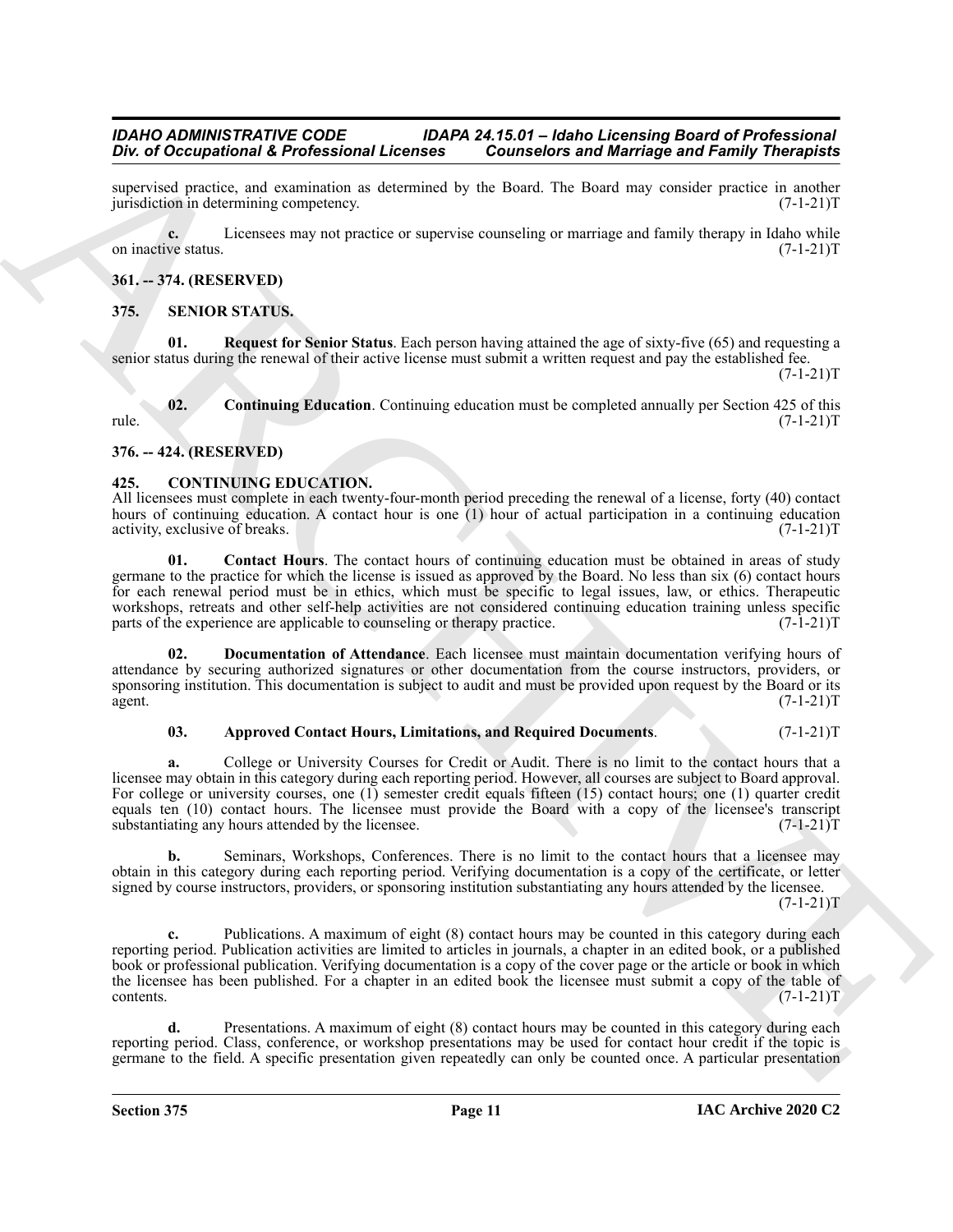will qualify for contact hour credit one (1) time in a five (5) year period. Only actual presentation time may be counted; preparation time does not qualify for contact hour credit. Verifying documentation is a copy of the conference program or a letter from the sponsor, host organization, or professional colleague. (7-1-21) conference program or a letter from the sponsor, host organization, or professional colleague.

**e.** Clinical Supervision and Case Consultation. A maximum of ten (10) contact hours of received supervision/consultation may be counted in this category during each reporting period. In order to qualify for contact hour credit, supervision/consultation must be received on a regular basis with a set agenda. No credit will be given for the licensee's supervision of others. Verifying documentation is a letter from the supervisor or consultant listing periods of supervision or consultation. (7-1-21)T

**f.** Dissertation. A maximum of ten (10) contact hours may be counted in this category during each reporting period. Verifying documentation is a copy of the licensee's transcript and the title of the dissertation.

 $(7-1-21)T$ 

**g.** Leadership. A maximum of eight (8) contact hours may be counted in this category during each reporting period. Verifying documentation is a letter from a professional colleague listing the position of leadership, periods of leadership, and the name of the organization under which the leadership took place. The following leadership positions qualify for continuing education credits: (7-1-21) leadership positions qualify for continuing education credits:

i. Executive officer of a state or national counseling or therapy organization;  $(7-1-21)$ T

ii. Editor or editorial board service of a professional counseling or therapy journal; (7-1-21)T

iii. Member of a national ethics disciplinary review committee rendering licenses, certification, or nal membership;  $(7-1-21)$ professional membership;

iv. Active member of a counseling or therapy working committee producing a substantial written  $(7-1-21)$ T product; (7-1-21)T

v. Chair of a major counseling or therapy conference or convention; or  $(7-1-21)$ T

vi. Other leadership positions with justifiable professional learning experiences.  $(7-1-21)$ T

The of Decomption of E. Polyticsborour Liberation 12 Constraints of Marchives and Marchives and Marchives and Marchives and Marchives and Marchives and Archives and Archives and Archives and Archives and Archives and Arc **h.** Home Study and On-line Education. There is no limit to the contact hours that a licensee may obtain in this category during each reporting period. Home study or on-line courses qualify for contact hours, provided that the course is provided by a Board-approved continuing education provider or a course pre-approved by the Board. Verifying documentation is a copy of the certification that is verified by the authorized signatures from the course instructors, providers, or sponsoring institution and substantiates any hours completed by the licensee. A licensee seeking contact credit for reading a publication must submit results from a test on the information contained within the publication and administered by an independent third-party. (7-1-21) within the publication and administered by an independent third-party.

**i.** Board Meetings. Continuing education credit may be granted for a maximum of four (4) hours each renewal period for time spent attending two  $(2)$  Board meetings. (7-1-21)T

<span id="page-11-2"></span>**04. Waiver**. The Board may waive continuing education requirements for reasons of individual hardship, including health (certified by a medical doctor) or other good cause. The licensee must request such waiver prior to renewal and provide any information requested by the Board to assist in substantiating hardship cases. This waiver is granted at the sole discretion of the Board. (7-1-21)T

#### <span id="page-11-0"></span>**426. – 524. (RESERVED)**

#### <span id="page-11-3"></span><span id="page-11-1"></span>**525. DOCUMENTATION OF INFORMED CONSENT.**

In accordance with Section 54-3410A, Idaho Code, all licensees and registered interns will document the process of obtaining the informed consent of clients at the beginning of treatment and at other times as appropriate. Licensees and interns must adhere to their respective Codes of Ethics and state law in obtaining informed consent and disclosing information to clients. The receipt of the disclosure must be acknowledged in writing by both the client and the licensee or intern, and such disclosure of information concerning their practice must include:  $(7-1-21)$ licensee or intern, and such disclosure of information concerning their practice must include: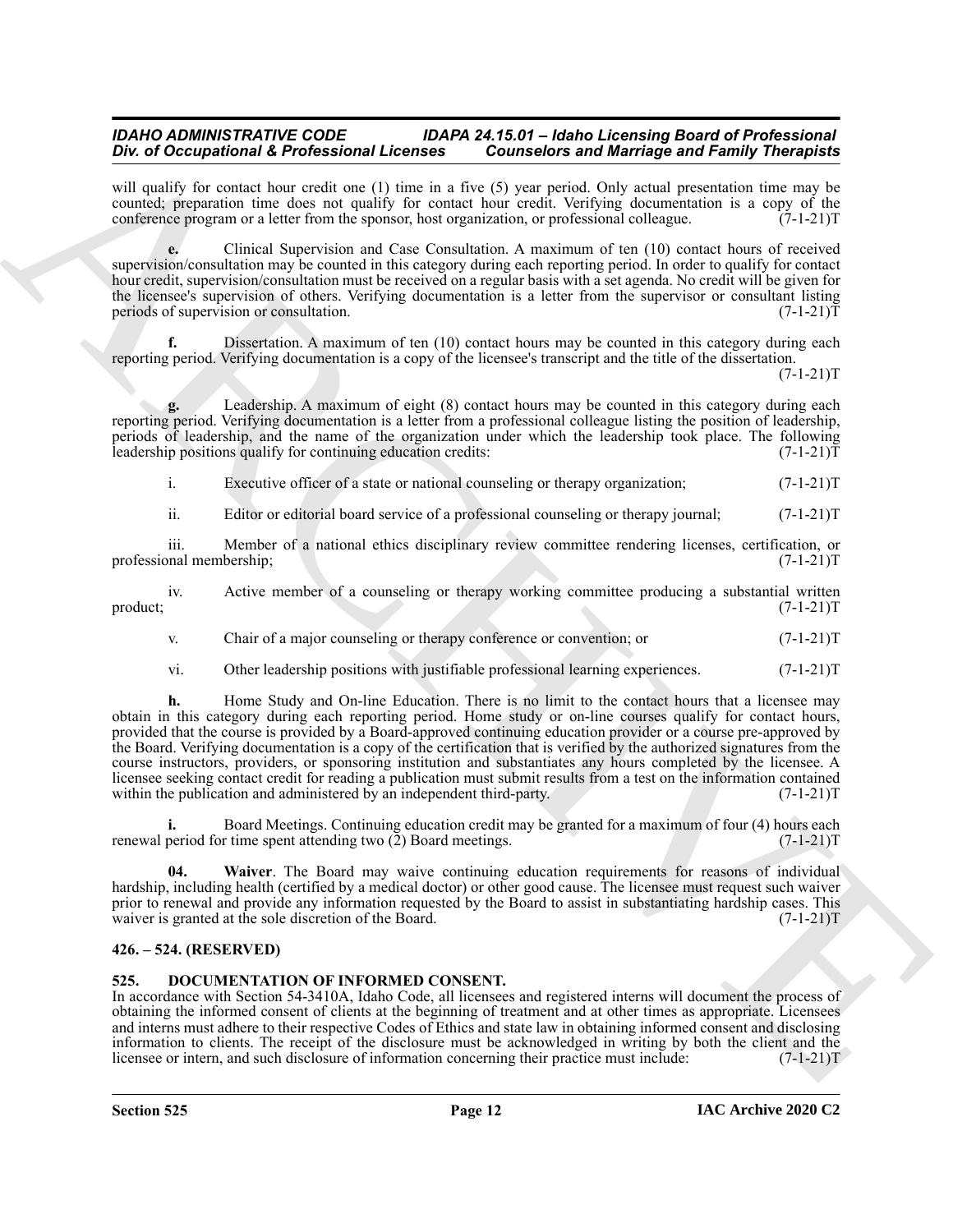One of Occupational K. Professional Licensies <sup>11</sup> Counseloirs and Marriago and Family Theoretical<br>
production with the base Number Number of Licenses or lines. If  $\mu$  is the second the product of the contents and conten **01. Name, Business Address and Phone Number of Licensee or Intern**. If the licensee or intern is practicing under supervision, the statement must include the licensee or intern status as such and the designated qualified supervisor's name, business address and phone number;  $(7-1-21)$ qualified supervisor's name, business address and phone number;

<span id="page-12-5"></span><span id="page-12-4"></span><span id="page-12-3"></span>**02. License Type and License Number, Credentials, and Certifications**. (7-1-21)T

**03.** Education. Education with the name(s) of the institution(s) attended and the specific degree(s) received;  $(7-1-21)T$ received; (7-1-21)T

<span id="page-12-8"></span><span id="page-12-6"></span>**04. Theoretical Orientation and Approach**. Counseling or marriage and family therapy; (7-1-21)T

**05. Relationship**. Information about the nature of the clinical relationship; fee structure and billing nents; cancellation policy;  $(7-1-21)$ arrangements; cancellation policy;

<span id="page-12-9"></span><span id="page-12-7"></span><span id="page-12-2"></span>**06. The Extent and Limits of Confidentiality**. (7-1-21)T

**07. Written Statement**. A statement that sexual intimacy is never appropriate with a client and should be reported to the board. (7-1-21)T

**08.** Client's Rights. The client's rights to be a participant in treatment decisions, to seek a second to file a complaint without retaliation, and to refuse treatment. (7-1-21) opinion, to file a complaint without retaliation, and to refuse treatment.

<span id="page-12-1"></span>**09. Board Information**. The name, address, and phone number of the Board with the information that the practice of licensees and interns is regulated by the Board. (7-1-21)T

#### <span id="page-12-0"></span>**526. -- 999. (RESERVED)**